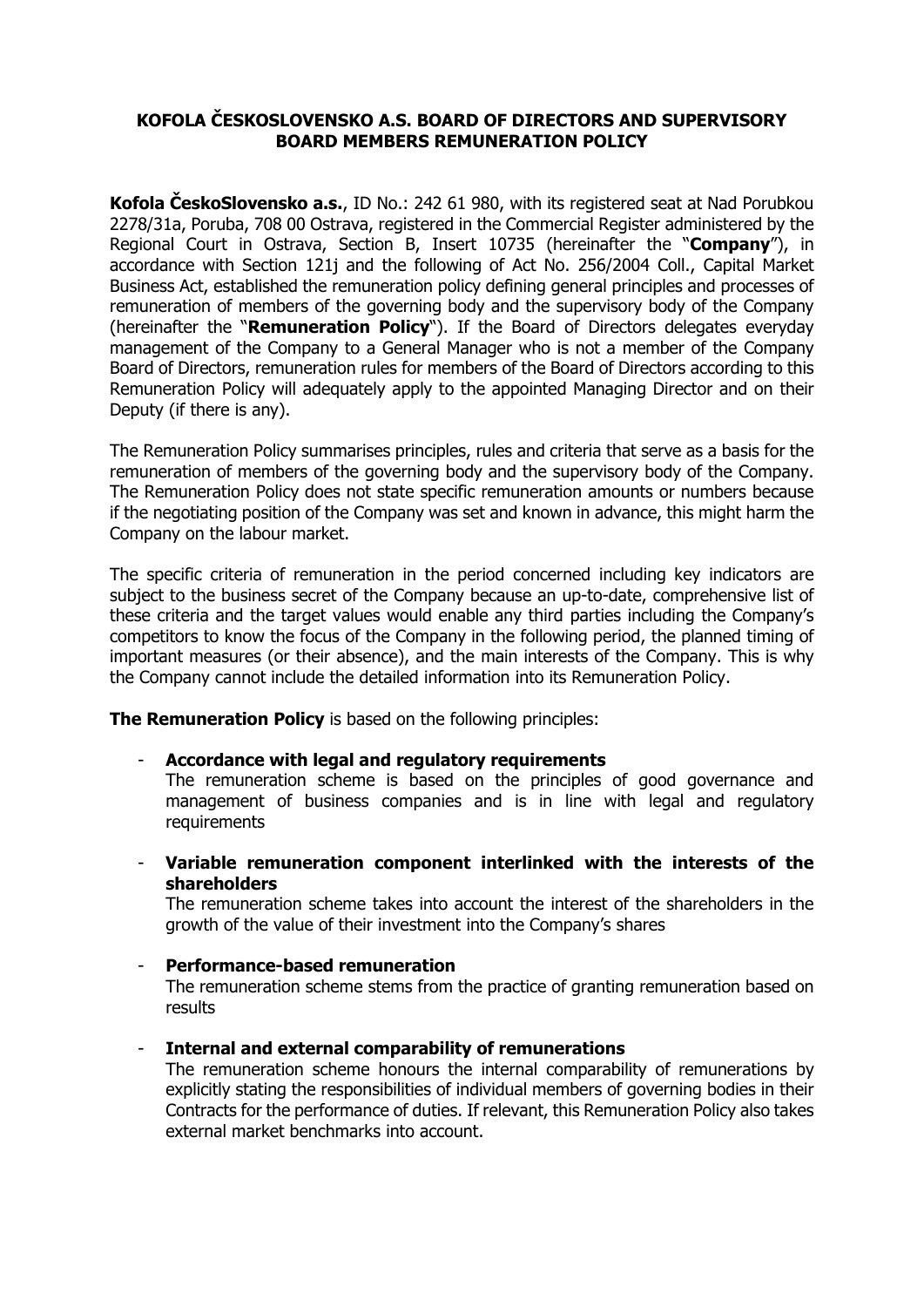This policy and motivational structures of the Company are in line with short-term and longterm commercial strategies.

The Company has a two-tier internal system with a Board of Directors and a Supervisory Board. Given the size and the organisation structure of the Company, there is no Remunerating Committee: Company's Supervisory Board is in charge of these responsibilities.

#### **Article 1 Components of remuneration of the Board of Directors members**

The Supervisory Board of the Company approves the Executive service agreements of members of the Board of Directors including the remuneration conditions of members of the Board of Directors.

The Company pays remuneration to the members of the Board of Directors with whom it has concluded an Executive service agreement for pecuniary interest. The remuneration of a member of the Board of Directors may have the following components:

- Fixed monthly base salary
- Variable remuneration component (yearly bonus)
- Other benefits and compensations
- Royalty
- Remuneration in the form of shares (Option Plan)
- Payment upon the termination of a member's office
- Pension scheme

### **1.1. Fixed monthly salary**

The Company is a parent company of KOFOLA Group, a manufacturer and distributor of nonalcoholic beverages and other foods. Given the large scale of activities coming into the category of business management carried out by the Board of Directors, the responsibilities of individual members of the Board are divided by fields. The fixed component of the remuneration is based on the role and the importance of the member's organisational responsibilities.

### **1.2.Variable remuneration component (yearly bonus)**

Every year, the Board of Directors presents a three-year strategic and financial plan of KOFOLA Group. The plan serves as a basis for the yearly budget for the next year. The Supervisory Board may grant the members of the Board of Directors a variable remuneration component (yearly bonus) for the fulfilment of the benchmarks set in the Executive service agreement to motivate the members of the Board of Directors to focus on the results of the Company and the Group. The entitlement of the Company governing body members to be granted the variable remuneration component is based on EBITDA.

EBITDA (operating result without depreciation and amortization) is one of the most commonly accepted indicators of operational performance of the Company and the Group in the long term. EBITDA is widely used for the assessment of companies in acquisitions. EBITDA is also fit for the comparison of individual companies because it levels the particularities of individual companies including those in the same sector.

The basic EBITDA value that must be attained in the relevant period for the members of the Board of Directors to be entitled to the bonus set in the annex of the Executive service agreement of a member of the Board of Directors is approved by the Supervisory Board. The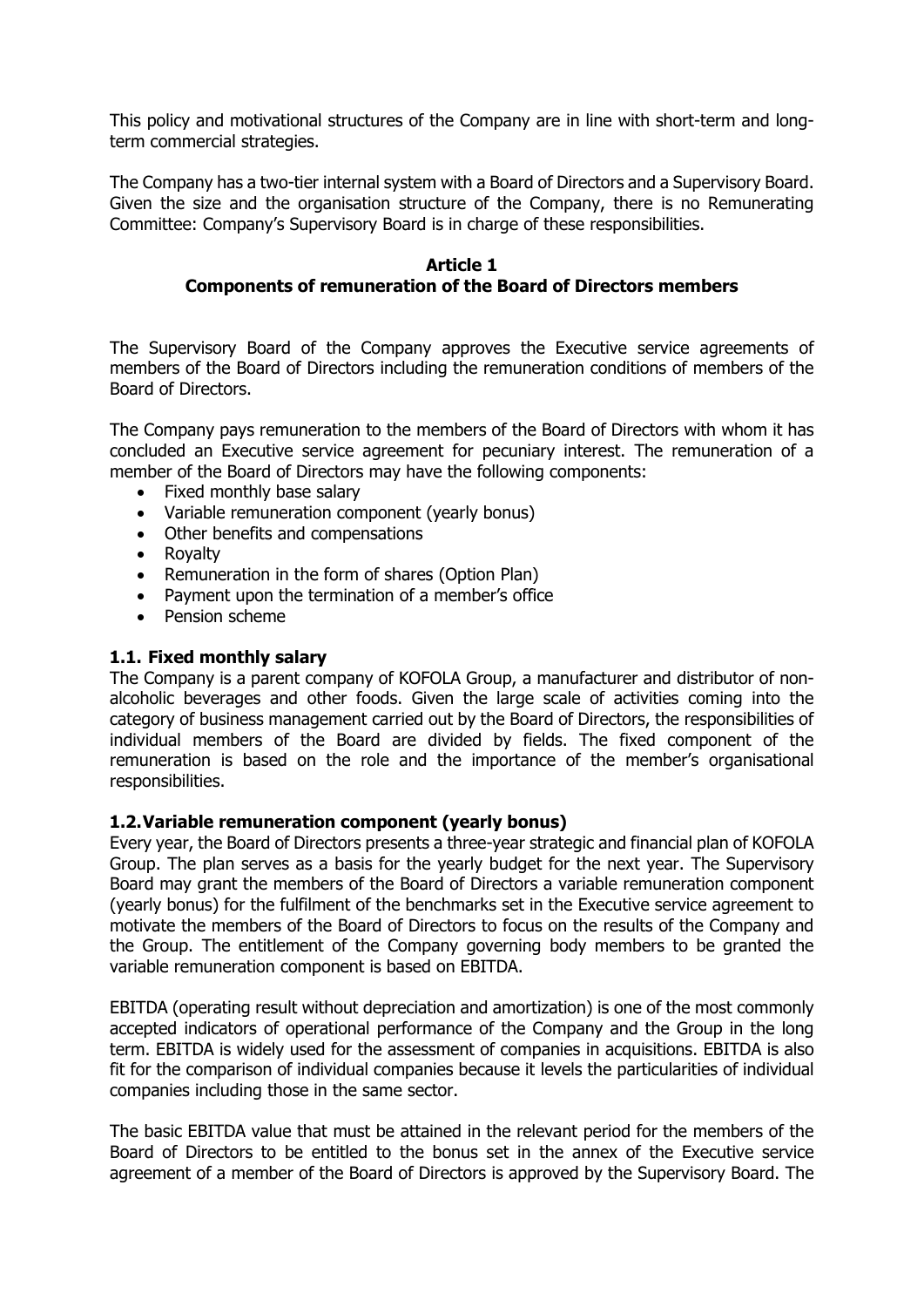basic EBITDA value for a new period is updated in an annex to the Executive service agreement.

On the basis of the degree of attainment of the benchmark, the variable remuneration component may represent up to 150 % of the fixed base salary paid to the governing body member over the year. If the set benchmark (i.e. the basic EBITDA value) is not attained, the members of the Board of Directors are not entitled to the bonus. The payment of the bonus is subject to the submission of the audit report on the Company's financial statements for the relevant year.

The Company does not reserve the right to the variable remuneration component or its part to be returned in a contract. This is without prejudice to the obligation of the member of the Board of Directors to render gains obtained under the Executive service agreement or to render gains and pay damages caused by the violation of the statutory obligation of due managerial care.

## **1.3.Other benefits and compensation**

### **a) liability insurance**

The Company provides non-monetary benefit in the form of professional liability insurance to the governing body members to cover damage caused within the performance of duties of a Company governing body.

## **b) non-monetary benefits**

The members of governing body are provided computer and mobile equipment and cars for the performance of their duties as members of the Board of Directors; the equipment can also be used for private purposes.

## **c) perquisites and benefits in scale and amount similar to those provided to Company employees**

The Executive service agreement also provides for other performances that are also generally provided to Company's employees, such as paid leave, remuneration compensation for the first 14 days of incapacity to work, meal allowances in the form of meal vouchers in the amount set by the internal regulations of the Company, travel expenses, product samples, job perquisites, and other benefits similar to those granted to employees set by the internal regulations of the Company.

# **d) expense reimbursement**

Besides the above-mentioned perquisites and benefits, the Company covers expenses efficiently incurred in the performance of the member's duties, including travel expenses for domestic and international business trips in the amount set by the applicable labour legislation.

### **1.4.Payments upon the termination of a member's office**

The term of office of the Company's members of the Board of Directors is 5 years. The members of the Company's Board of Directors are appointed and dismissed by the Supervisory Board. A member can also resign from their office. The conditions of termination of the office of a member of the Board of Directors are governed by Act No. 90/2012 Coll., on business corporations; the termination period in the case of resignation can be extended in the Executive service agreement.

The Executive service agreement can set an entitlement of a member of the Board of Directors to a severance pay if the member is dismissed. The amount of severance pay depends on the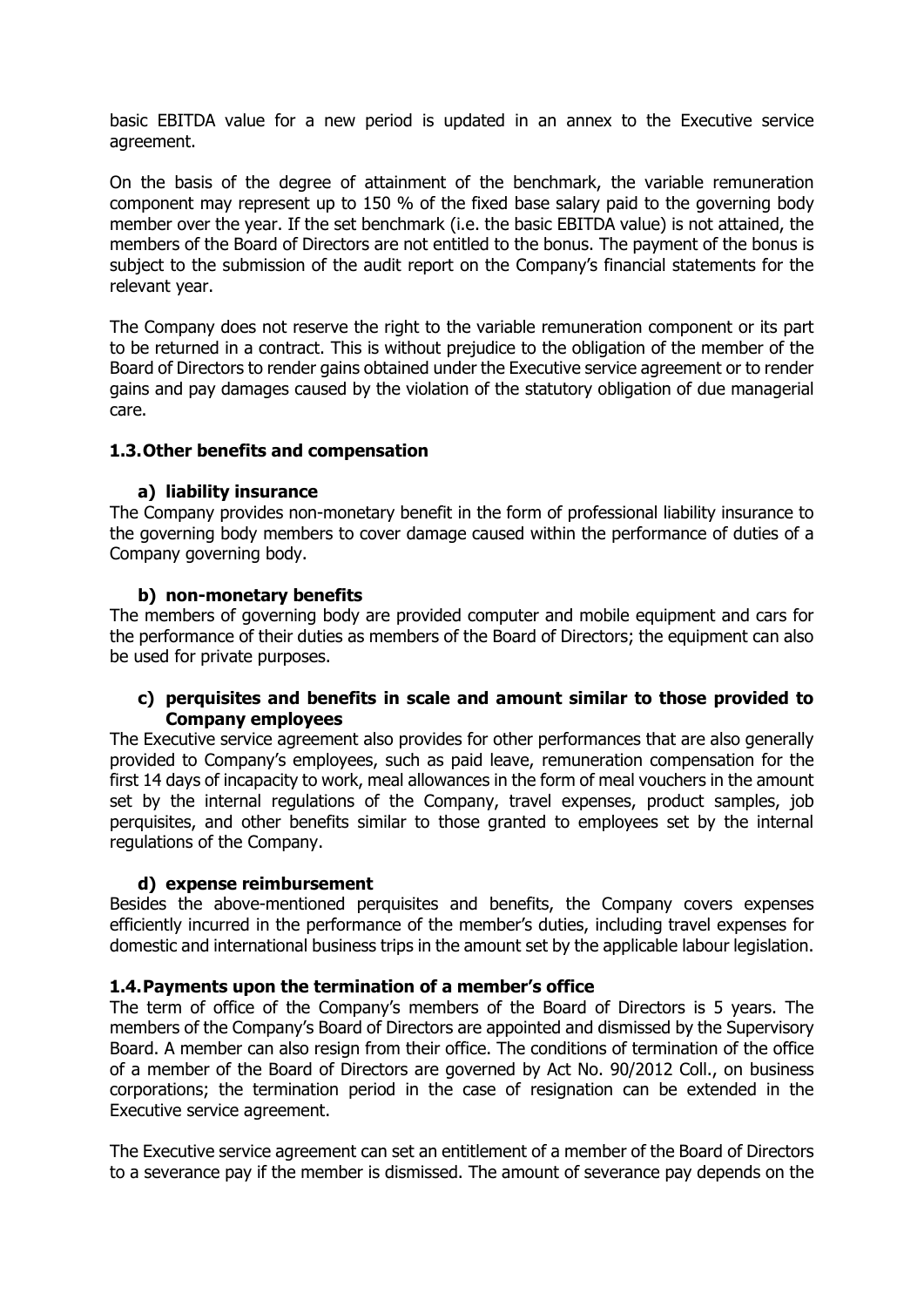period of the contractual relationship with the Company. The member can be granted up to 5times the amount of their average monthly remuneration as a severance pay. A member is not entitled to the severance pay if they are dismissed for substantial violation of obligations of a member of the Board of Directors. Other conditions of severance pay eligibility can be specified in the Executive service agreement.

## **1.5.Royalty**

Pursuant to Article 19.4 of the Articles of Association of the Company, the governing body members can be granted a share in profit (Royalty) in the amount approved by the General Meeting.

# **1.6.Option Plan 2017-2020**

The members of the Board of Directors were also entitled to acquire shares of the Company free of charge based on the agreement on participation in the Kofola Group Senior Management Long-term Remuneration Program. Since 31 December 2019 the Program can no longer be joined. In line with the conditions of the Program, the decisive periods relevant for the pair and performance shares entitlements are still active. The objective of the Program was to motivate and stabilize senior executives by the opportunity to participate in the success of KOFOLA Group. At present, only one part of the Program is in operation:

The Share Acquisition Plan that enabled the participants to buy Kofola shares on the market and, if specified conditions were fulfilled, to receive the corresponding number of Kofola pair shares free of charge.

The maximal number of eligible investment shares could not exceed the specified annual limit - the number of shares which could be purchased on the regulated market for 50% of the basic annual gross salary (remuneration) paid to the participant by KOFOLA Group companies in the calendar year (i.e. from January 1, 2017 to December 31, 2017, from January 1, 2018 to December 31, 2018 and from January 1, 2019 to December 31, 2019). If the number of investment shares held by a participant on December 31 of a calendar year exceeded the determined limit, the Company´s shares purchased by the participant exceeding the stated limit were not taken into consideration for the Share Acquisition Plan and the participant could not claim the pair shares for these shares even though they fulfilled other conditions to constitute the claim. However, the shares not eligible as Investment shares in one calendar year could be eligible in one of the following calendar years. A participant could only receive pair shares if they held investment shares throughout the entire relevant period (2 years following the end of the calendar year that served as reference for the yearly limit) and, at the same time, if they were employed with the Company or a member of a Company body throughout the entire relevant period. The participant is obliged to hold the pair shares for at least 1 year as of their transfer to the participant. The Plan ended on 31 December 2019 but the Company will keep transferring pair shares to participants until 2022.

# **1.7.Option Plan 2021-2026**

Under the agreement on participation in the new KOFOLA Group Senior Management Longterm Remuneration Program, members of the Board of Directors are again entitled to acquire Kofola shares free of charge. The new Option Plan is based on the ended Option Plan and enhances the dependence of the eligibility to Kofola shares on the profit of the group. The new Option Plan has been approved for the period to 31 December 2026.

The Plan consists of two separate, though complementary plans: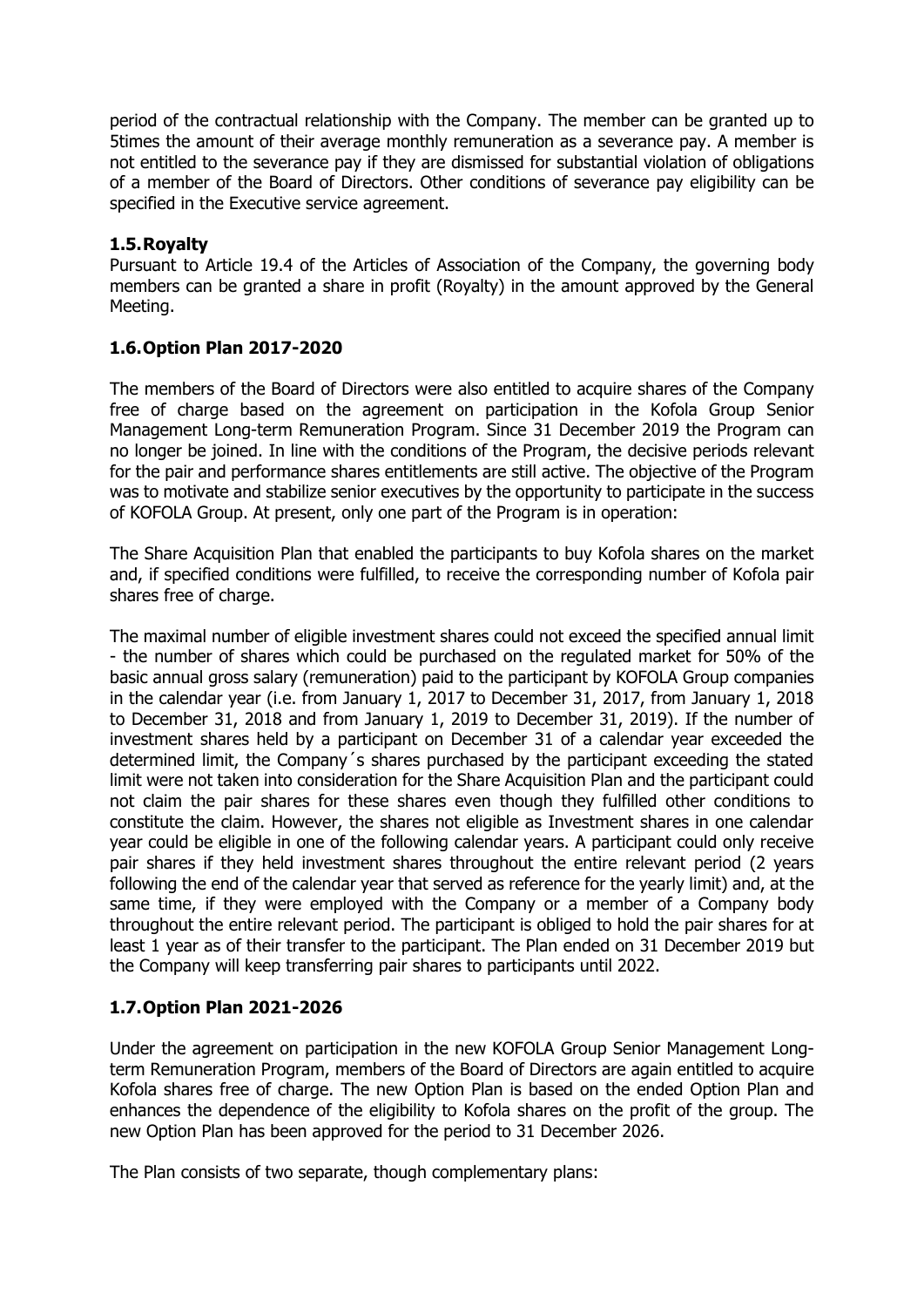- 1. Share Acquisition Plan granting the Participants the opportunity to buy Kofola shares on the market (Investment Shares) and to acquire the corresponding number of Kofola pair shares free of charge under defined conditions. The maximal number of eligible Investment Shares cannot exceed the specified limit corresponding to the number of shares which can be purchased on the regulated market for 40 % of the basic annual gross salary (remuneration) the Participant is entitled to under contract(s) concluded with KOFOLA Group companies in the corresponding calendar year. The calculation of the Limit of Investment Shares is based on the average price of Kofola shares on the regulated market. Under the Share Acquisition Plan, there are two individual 3-years vesting periods. To be eligible for the acquisition of pair shares, the Participant must hold the Investment Shares for a set minimum period (2 years after the end of the calendar year the yearly limit is based on), they must be employed with the Company or be member of a Company's body throughout the entire vesting period, and at the same time, KOFOLA Group Equity Value must not be lower than the previous calendar year. Provided that the set conditions are met, pair shares will be transferred to the participants until 2029. Participants are obliged to hold the pair shares at least until 31 January of the calendar year following the calendar year they were transferred to the Participant.
- 2. Performance Shares Plan providing the Participant the opportunity to acquire a predetermined amount of Kofola shares (Performance Shares) free of charge provided that KOFOLA Group has met performance targets. The period relevant for the Performance Shares Plan starts on 1 January 2021 and terminates on 31 December 2026. The total amount of Performance Shares to be distributed among the Participants is composed of 2 parts. The first part depends on the price of Kofola shares as of 31 December 2026 and the related market capitalization on the regulated market; the second part depends on the increase in Equity Value of KOFOLA Group as of the last day of the relevant period compared to the situation on 31 December 2020. To be eligible for the acquisition of Performance Shares, the participant must be employed with the Company or to be a member of a Company's body from the start of the Participant's participation in the Plan to the end of the relevant period provided that they participated in the Program for at least 3 years (with an exception set in the conditions of the Plan) and must hold Kofola shares of the set minimal value equal to the double of the yearly basic gross wage (remuneration) of the Participant in the last complete calendar year the Participant complied with the condition of employment or membership in a Company body. Performance Shares will be transferred to Participants eligible under the conditions of the Plan by 31 May 2027. Participants are obliged to hold the Performance Shares at least until 31 January of the calendar year following the calendar year they were transferred to the Participant.

### **1.8.Pension scheme**

The Company does not provide any retirement benefits to members of the Board of Directors.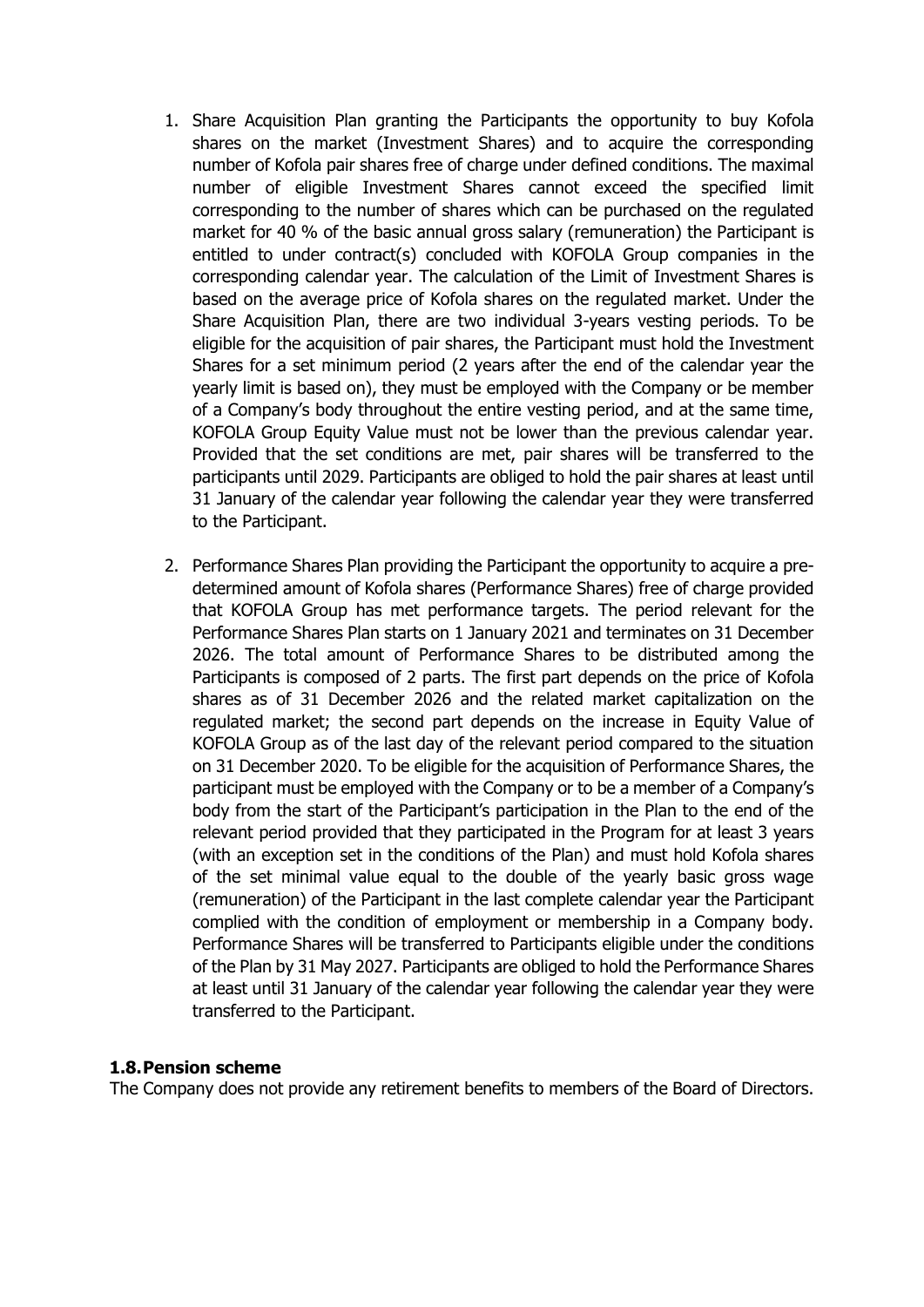# **Article 2**

# **Components of remuneration of the Company Supervisory Board members**

Under the Articles of Association, the Supervisory Board has a supervisory function: it supervises the activity of the Board of Directors and of the Company. Given the role of the Supervisory Board in the Company, the principles of remuneration of the Supervisory Board members differ from the principles of remuneration of the members of the Board of Directors. The remuneration of the Supervisory Board members is not dependent on the fulfilment of the Company's targets or personal targets as no such targets are set to the Supervisory Board members.

The Executive service agreement of a Supervisory Board member including all remunerations and perquisites is subject to approval by the General Meeting.

The remuneration of a member of the Supervisory Board may consist of the following components:

- Fixed monthly base salary:
- Non-monetary benefits;
- Royalty;
- Benefits and expense reimbursement.

The Company does not provide remuneration in the form of shares and retirement benefits to members of the Company Supervisory Board. The term of office of the Supervisory Board members is 5 years. The Company has not established conditions other than statutory for the termination of office or severance pay related to the termination of office.

### **2.1.Fixed monthly salary**

The member of the Supervisory Board may be granted remuneration in the amount adequate to the required time and complexity of the duties performed.

### **2.2.Non-monetary benefits**

Non-monetary benefits are granted in the form of professional liability insurance to cover damage caused within the performance of duties of a Company Supervisory Body member.

### **2.3.Royalty**

Pursuant to Article 19.4 of the Articles of Association of the Company, the body members can be granted a share in profit (attendance fees) in the amount approved by the General Meeting.

### **2.4.Benefits and expense reimbursement**

The Supervisory Board members are entitled to reimbursement of expenses efficiently incurred in the performance of the member's duties, including travel expenses for domestic and international business trips in the amount set by the applicable labour legislation.

### **2.5.The relation of the Remuneration Policy to the remuneration of employees**

The Remuneration Policy concerning the members of the Board of Directors of the Company is based on the principles of remuneration of chief executives of the Company and KOFOLA Group companies, namely:

- The fixed base salary for the members of the Board of Directors is set with regard to the complexity of duties and responsibility they perform in their office and field;
- The entitlement to the variable component of the remuneration is based on the fulfilment of performance indicators by KOFOLA Group. The basic limit of the performance indicator is set by the Supervisory Board of the Company.